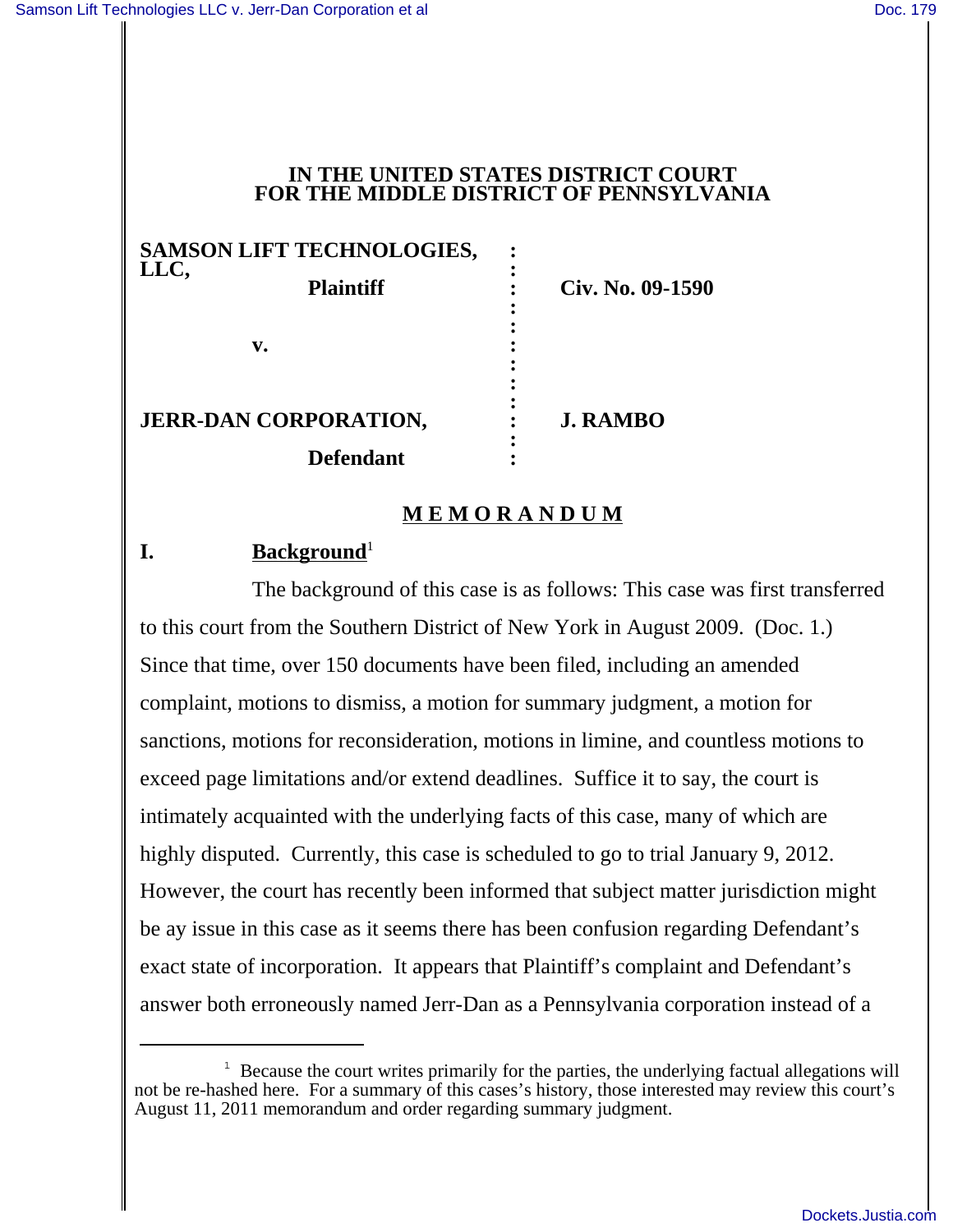Delaware corporation. Because Samson is a Delaware corporation, if Jerr-Dan is likewise incorporated there, diversity of citizenship does not exist and therefore, this court lacks subject matter jurisdiction. However, Defendant now claims that federal jurisdiction is proper under 28 U.S.C. § 1338 because this case invokes a substantial question of patent law, which Congress has vested in the exclusive jurisdiction of federal courts. For the reasons that follow, the court will decline to exercise jurisdiction and will dismiss this case.

#### **II. Discussion**

Jurisdiction in this case centers around what Plaintiff must prove to establish that Defendant in fact breached the Patent Notice provision in the underlying License Agreement. The License Agreement states that Jerr-Dan was to inform Samson if it were to file a patent for a product which was an "Improvement" to the side loading vehicle retriever ("SLVR") which Jerr-Dan had contracted to produce and market for Samson.

28 U.S.C. § 1338(a) states as follows: "The district courts shall have original jurisdiction of any civil action arising under any Act of Congress relating to patents, plant variety protection, copyrights and trademarks. No State court shall have jurisdiction over any claim for relief arising under any Act of Congress relating to patents, plant variety protection, or copyrights. . . ." 28 U.S.C. § 1338 (a). The parties greatly dispute whether this case in fact implicates patent issues, thus invoking federal jurisdiction, or is rather a contract case which should be properly heard by a state court due to a lack of diversity between the parties.

The seminal case relied on by both parties on this issue is *Christianson v. Colt Industries Operating Corporation*, in which the Supreme Court explains what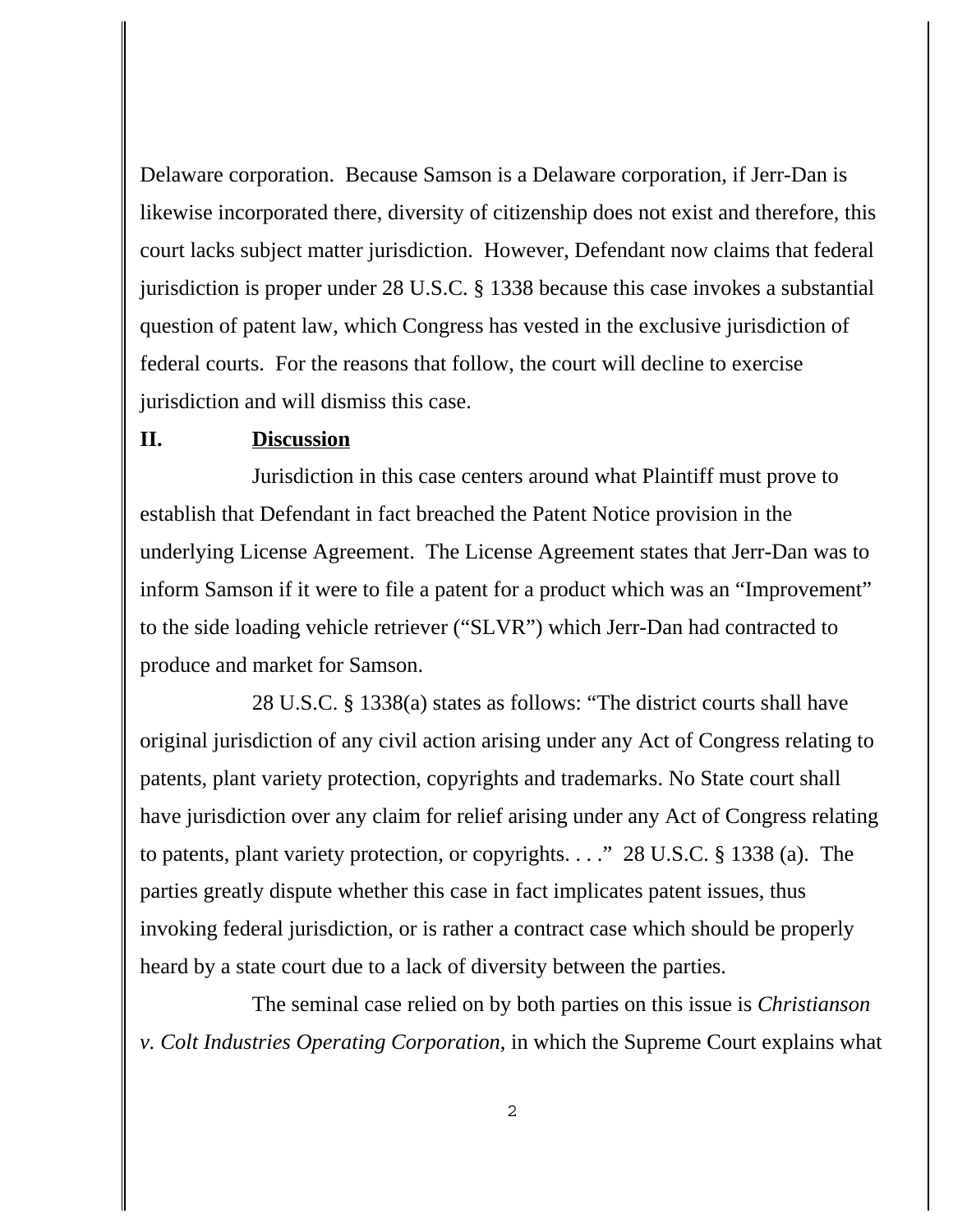it means for a case to "arise under" the federal patent statute thus invoking District Court jurisdiction. 486 U.S. 800, 807 (1988). As the Supreme Court explained, "[a] district court's federal-question jurisdiction . . . extends over 'only those cases in which a well-pleaded complaint establishes either that federal law creates the cause of action or that the plaintiff's right to relief necessarily depends on resolution of a substantial question of federal law . . . .'" *Id.* at 808 (quoting *Franchise Tax Board of Ca. v. Construction Laborers Vacation Trust*, 463 U.S. 1, 27-28 (1983)).

Furthermore, "§ 1338 jurisdiction likewise extend[s] only to those cases in which a well-pleaded complaint establishes either that federal patent law creates the cause of action or that the plaintiff's right to relief necessarily depends on resolution of a substantial question of federal patent law, in that patent law is a necessary elements of one of the well-pleaded claims." *Id.* at 809. A court when analyzing whether a claim arises under patent law must focus on the complaint and not on any anticipated defenses upon which a defendant might rely. *Id.* (explaining, "[t]hus, a case raising a federal patent-law defense does not, for that reason alone, 'arise under' patent law, 'even if the defense is anticipated in the plaintiff's complaint, and even if both parties admit that the defense is the only question truly at issue in the case.'")

In addition, patent-law jurisdiction is not invoked if a plaintiff may rely on alternative means of seeking recovery in a case. "[I]f 'on the face of a wellpleaded complaint there are . . . reasons completely unrelated to the provisions and purposes of the patent laws why the plaintiff may or may not be entitled ro the relief it seeks . . . then the claim does not arise under those laws . . . . Thus, a claim supported by alternative theories in the complaint may not form the bases for § 1338(a) jurisdiction unless patent law is essential to each of those theories.'" *Id.* at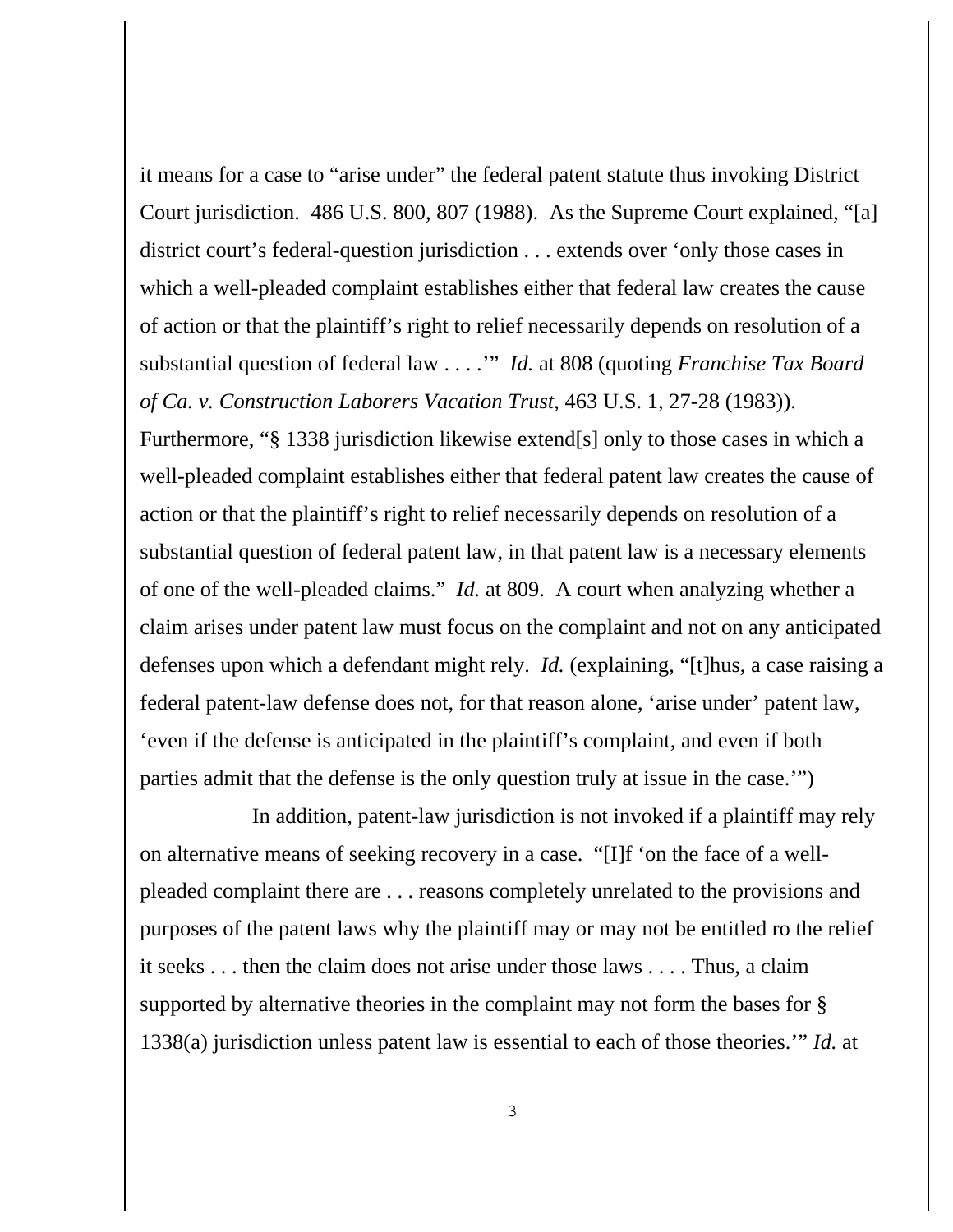810 (internal citations omitted). As such, "[t]he well-pleaded complaint rule . . . focuses on claims, not theories . . . and just because an element that is essential to a particular theory might be governed by federal patent law does not mean that the entire [underlying] claim 'arises under' patent law." *Id.* at 811 (*referencing Franchise Tax Board, supra*) (internal citations omitted).

In light of this Supreme Court language, the court here finds that federal patent-law jurisdiction is not proper. The court understands Defendant's urge to find that this court has jurisdiction. As mentioned above, this court has dealt with multiple filings in this case and there are clear issues of material fact which must be decided. There is an admitted curiosity by the court to see how a trial in this case might play out. However, curiosity is what led to the demise of the proverbial cat, and the court believes proceeding to trial would lead to the same result regarding this court's proper jurisdiction. Patent law considerations in this case appear to be secondary to the clearly alleged contract disputes. Although the complaint does allege that Defendant failed to give proper notice to Plaintiff when it filed its Provisional Patent Application Number 60/741,152, this is only one theory of recovery alleged by Plaintiff. Plaintiff also claims that Defendant fraudulently induced Plaintiff to enter in to a contract and breached the contract by failing to properly manufacture and market the SLVR. (Compl. Claims I, III, and IV.) Plaintiff makes no explicit patent infringement claims, and, given the Supreme Court's language in *Christianson*, the court does not feel comfortable reading patent law issues into the complaint.<sup>2</sup> In Plaintiff's response to the jurisdictional matter

<sup>2</sup> The court understands Jerr-Dan's reliance on *Scherbatskoy v. Halliburton Co.*, 125 F.3d 288 (5<sup>th</sup> Cir. 1997), and agrees that at first glance the language in that case supports Defendant's (continued...)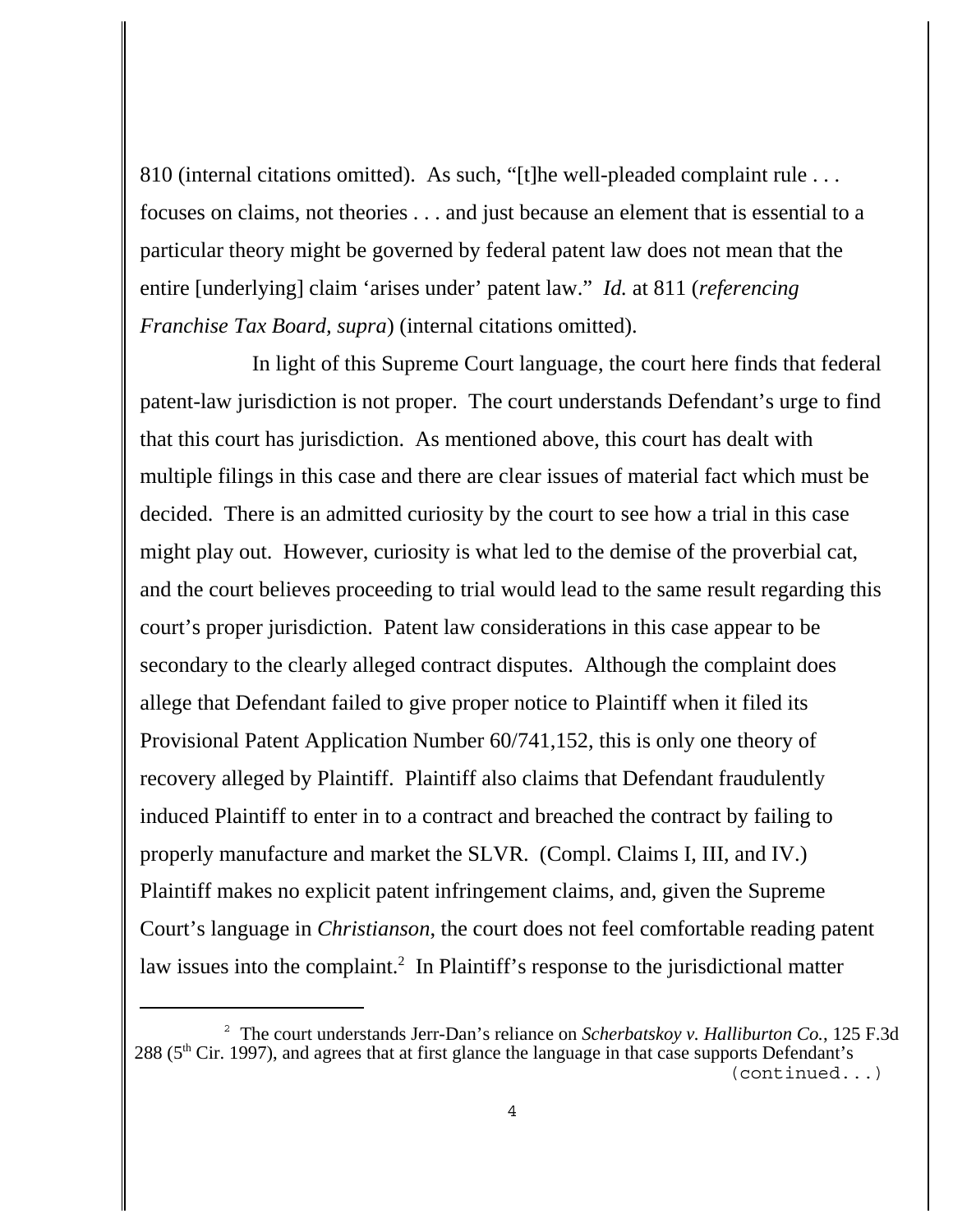they state that Defendant "has produced no evidence that it tried to find out whether its application contained 'Improvements' prior to filing the application without notice. Samson's Complaint alleges that, standing alone, this constitutes a breach of the contract." (Pl. Samson's Counterstatement Regarding Jurisdiction, at p. 7.) If this is the only evidence Samson claims to need to prevail on this theory of its case, no specific patent issues need be addressed and federal question jurisdiction would not be invoked. The court is well aware that Samson may attempt to litigate the case in such a manner that would require a court to determine whether or not Jerr-Dan's patent in fact was an "Improvement" on the SLVR, but the court is not willing to invoke jurisdiction based on foreshadowing of what might occur at trial.

The time and resources spent on this case thus far have been vast, however, the court simply cannot create jurisdiction where none exists. (*See Christianson, supra*, at 818 (explaining "that a court may not in any case, even in the

 $2^2$  (...continued)

position. However, the Federal Circuit, when deciding the appeal in that case declined to address the merits of the jurisdictional issue and instead followed the "law of the case" doctrine and found that the Fifth Circuit's decision to transfer the case to the Federal Circuit was not "implausible or clearly erroneous." *Scherbatskay v. Halliburton Co.*, 1999 WL 13377, at \*4 (Fed. Cir. 1999). The court is not willing to ignore Supreme Court precedent based on a non-binding decision out of the Fifth Circuit which the Federal Circuit found to be merely not "erroneous."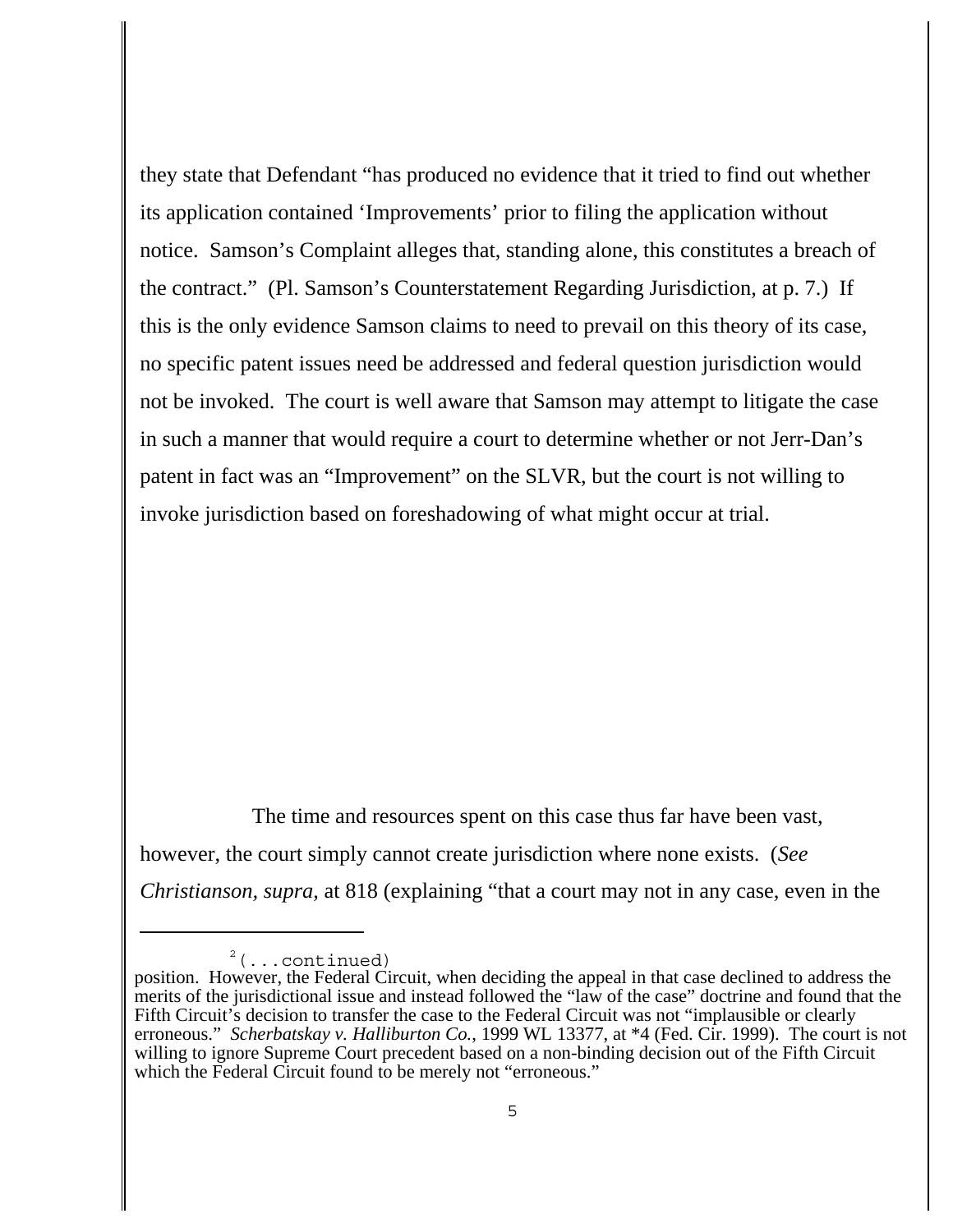interest of justice, extend jurisdiction where none exists . . . . Parties often spend years litigating claims only to learn that their efforts and expense were wasted on a court that lacked jurisdiction.") As such, this case will be dismissed.<sup>3</sup>

> s/Sylvia H. Rambo United States District Judge

Dated: December 20, 2011.

<sup>&</sup>lt;sup>3</sup> Plaintiff request the court to impose sanction on Defendant for its actions. As this court has previously explained, the court's inherent power to sanction must be used "with restraint and caution." (*See* Doc. 170, Order on Pl.'s Mot. for Sanctions, at 5 (citing *In re Prudential Ins. Co. Am. Sales Practice Litig. Agent Actions*, 278 F.3d 175, 189 (3d Cir. 2002)). Moreover, the court's inherent power to impose sanctions when a party in a case "has acted in bad faith, vexatiously, wantonly, or for oppressive reasons . . . ." *Id.* Although the oversight regarding the proper place of incorporation of Defendant in this case is huge, the court does not believe it was done purposefully or in bad faith. As such, the court will not exercise its inherent right to impose sanctions on Defendant.